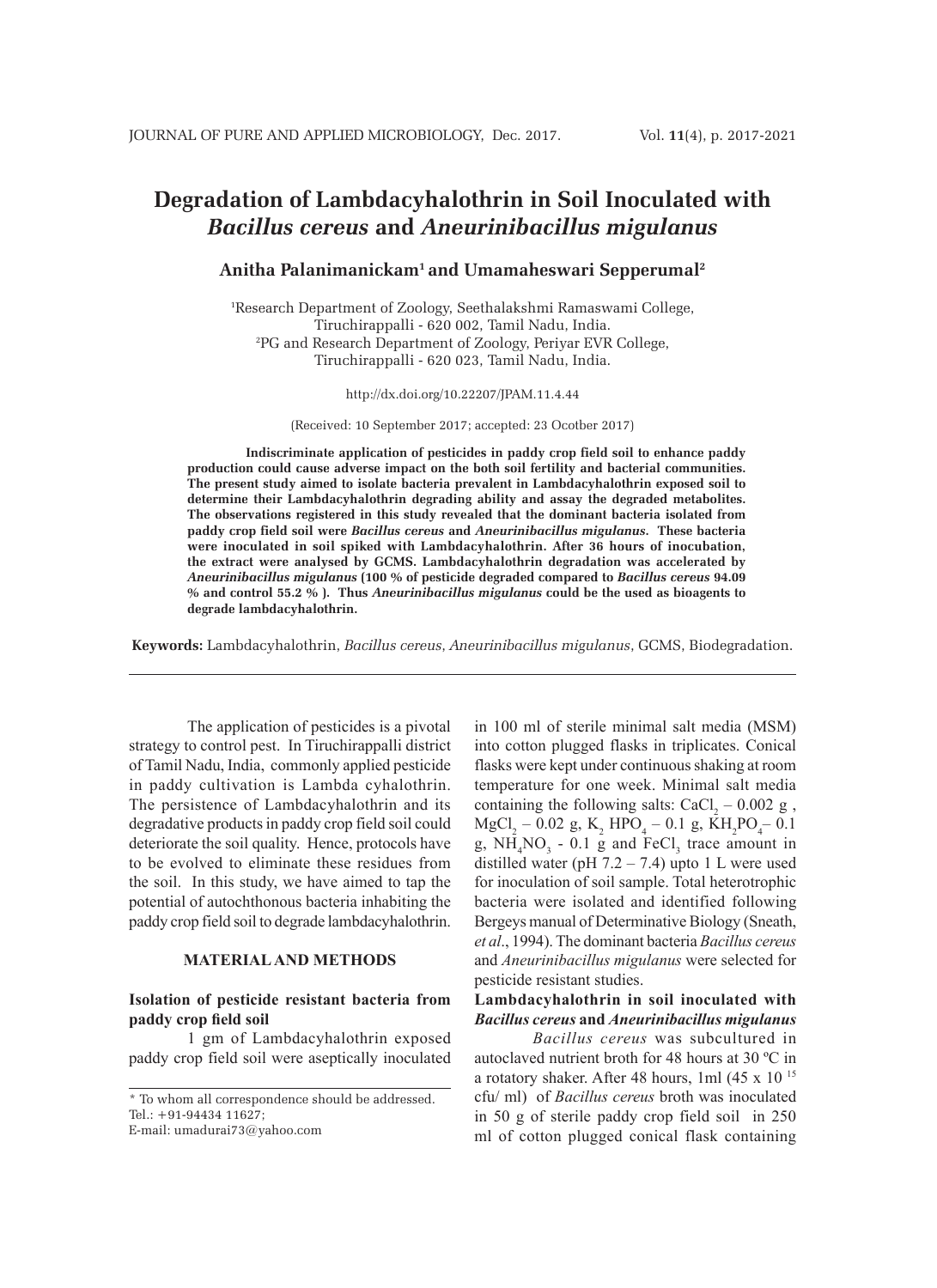#### 2018 PALANIMANICKAM & SEPPERUMAL: DEGRADATION OF LAMBDACYHALOTHRIN

500 ppm Lambdacyhalothrin in triplicates. 20 ml of autoclaved minimal salt medium was added to maintain 60 % of humidity. Control (without *Bacillus cereus* ) was maintained simultaneously. Similar procedure was followed for *Aneurinibacillus migulanus* ( 29 X 1015 cfu/ ml).

# **GC-MS analysis of degraded metabolites of Lambdacyhalothrin**

After 36 hours of incubation, the samples were subjected to GC-MS analysis. The control and the Lambdacyhalothrin treated soil were extracted for GCMS analysis based on the method of Malghani *et al.*, (2009) with minor modifications. The pesticides in the control and treatment were extracted using organic solvent extraction three times with acetone and hexane (1:1) mixture, then the extract was concentrated using rotary vaccum evaporator (Buchi R-210, Surkzer ) and cleaned up with silica gel column (1:3 cm dimeter x 243 cm length). The pesticide extract were eluted with n-hexane collected in a glass vial and subjected to gas chromatograph- Mass spectrometer (GC-MS) analysis.

#### **Instrumental Analyses**

The qualitative and quantitative determination of Lambdacyhalothrin was performed by GC-MS (45 X GC - 44, Bruker) equipped with auto injector (8410). The analyses separation was performed in a 60 mm x 0.25 mm I.D x 0.25 µm film thickness BR 5 ms column (made in USA) and Helium was used as a carrier

**Table 1.** GCMS result showing the biodegradation of Lambdacyhalothrin by *Bacillus cereus* and *Aneurinibacillus migulanus* after 36 hours of exposure.

| Treatments                                                                                                                                                                                                                              | RT                    | Area                      | Remaining<br>pesticide<br>(ppm) | $%$ of<br>Pesticide<br>degraded |
|-----------------------------------------------------------------------------------------------------------------------------------------------------------------------------------------------------------------------------------------|-----------------------|---------------------------|---------------------------------|---------------------------------|
| ControlSoil+500 ppm Lambdacyhalothrin<br>Test soil+ 500 ppm Lambdacyhalothrin+ 1ml<br>$(45 \times 10^{15}$ cfu/ml) <i>Bacillus cereus</i><br>Test soil + 500 ppm Lambdacyhalothrin1ml<br>$(29x 1015$ cfu/ml) Aneurinibacillus migulanus | 20.487<br>20.353<br>- | 23940000000<br>3160000000 | 223.765<br>29.536               | 55.2<br>94.09<br>$100\%$        |

RT – Retention time

-No Peak

**Table 2.** Biodegraded metabolites of Lambdacyhalothrin in soil detected by GC-MS on inoculation with bacteria

| Treatment                                                                | R.T    | Degraded metabolites                                 |  |
|--------------------------------------------------------------------------|--------|------------------------------------------------------|--|
| Control $(soil + 500 ppm$ Lambdacyhalothrin)                             | 6.918  | Isopropylbenzene                                     |  |
|                                                                          | 9.462  | 2-ethyl-1,3-dimethyl benzene                         |  |
|                                                                          | 10.454 | 1,2,3,4-tetramethyl-5-methylene 1,3- cyclopentadiene |  |
|                                                                          | 14.532 | 4-methyl benzoic acid pentafluoro phenyl ester       |  |
|                                                                          | 16.094 | 1-methyl-4-(1-methylethyl)- cyclohexane              |  |
|                                                                          | 20.487 | Lambdacyhalothrin                                    |  |
| Test $(soil + 500 ppm$ Lambdacyhalothrin<br>$+$ <i>Bacillus cereus</i> ) | 20.353 | Lambdacyhalothrin                                    |  |
| Test( $\text{Soil} + 500 \text{ ppm} + \text{lambda}}$ cyhalothrin +     | 6.539  | Isopropylbenzene                                     |  |
| Aneurinibacillus migulanus)                                              | 7.626  | 1,2,4-trimethyl benzene                              |  |
|                                                                          | 8.584  | 1,2,4-tris(methylene) cyclohexane                    |  |
|                                                                          | 9.182  | 1-ethyl-2,4-dimethyl-benzene                         |  |
|                                                                          | 20.518 | methyl ester 1,4-benzenedicarboxylic acid            |  |
|                                                                          | 21.972 | 3-Chloro propanoic acid,                             |  |

R.T – Retention Time

J PURE APPL MICROBIO*,* **11**(4), DECEMBER 2017.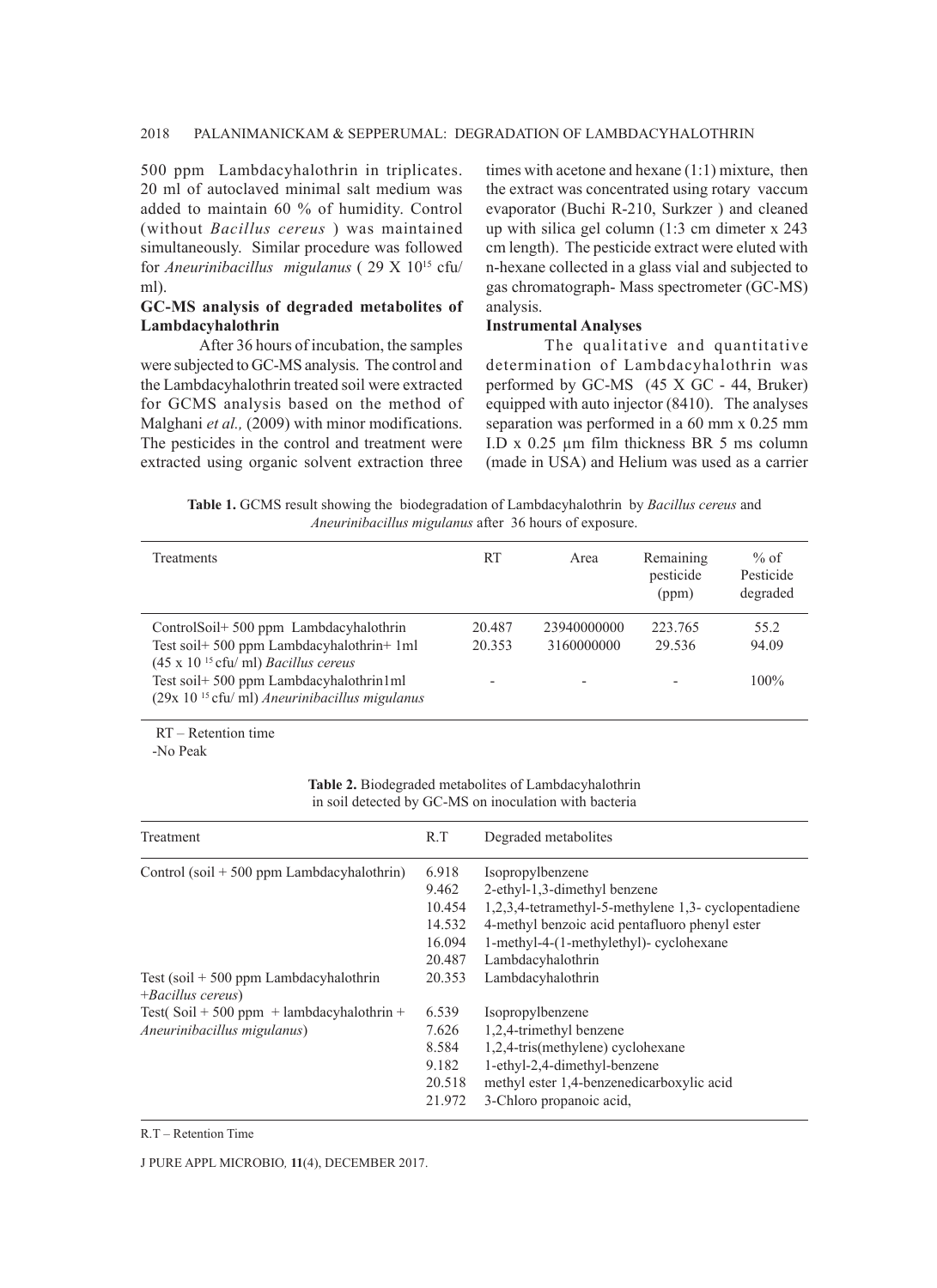gas at a flow rate of 1 ml / min. The column temperature was programmed as 70 ºC to 150 ºC at 10 ºC / min, to 250 ºC at 5 ºC/ min, to 280 ºC at 2 ºC / min, finally to 320 ºC at 5ºC/ min and hold for 10 minutes. 1 µl of the extract was injected into the injection port (at 280 ºC) using auto injector. The mass spectrometer was operated in scan mode and the ion source temperature was kept at 250 ºC.

The electron ionisation (EI) unit was operated at 70 ev and at an emission current of 60 µA. Full scan data was obtained in a mass range of m/ z 50-650. Scanning interval and sample rate were 0.5 and 0.28, respectively.

## **RESULTS**

Bacteria was isolated from paddy crop field soil exposed to lambdacyhalothrin. The 16s rRNA gene sequencing was performed and identified as *Bacillus cereus* (Gene Bank Accession

Number : KY293394) and *Aneurinibacillus migulanus* (Gene Bank Accession Number : KY293393).

Residual quantification analysis of Lambdacyhalothrin by gas chromatography due to bacterial activity is presented in table 1. Relative to the control (55.2 %), *Bacillus cereus and Aneurinibacillus migulanus* accelerated the degradation of Lambdacyhalothrin by 94.09 % and 100 %, respectively. These results indicate that *Bacillus cereus and Aneurinibacillus migulanus* play a vital role in accelerating the degradation of Lambdacyhalothrin.

In the control soil, apart from Lambdacyhalothrin the various metabolites obtained were Isopropyl benzene, 2-ethyl-1,3 dimethyl benzene, 1,2,3,4-tetra methyl-5-methylene 1,3-cyclopentadiene, 4- methyl benzoic acid pentafluoro phenyl ester, 1 methyl-4- (1-methyl ethyl)- cyclohexane (Fig



Fig. 1. Gas chromatogram of 500 ppm of lambdacyhalothrin (control) at 36<sup>th</sup> hour in soil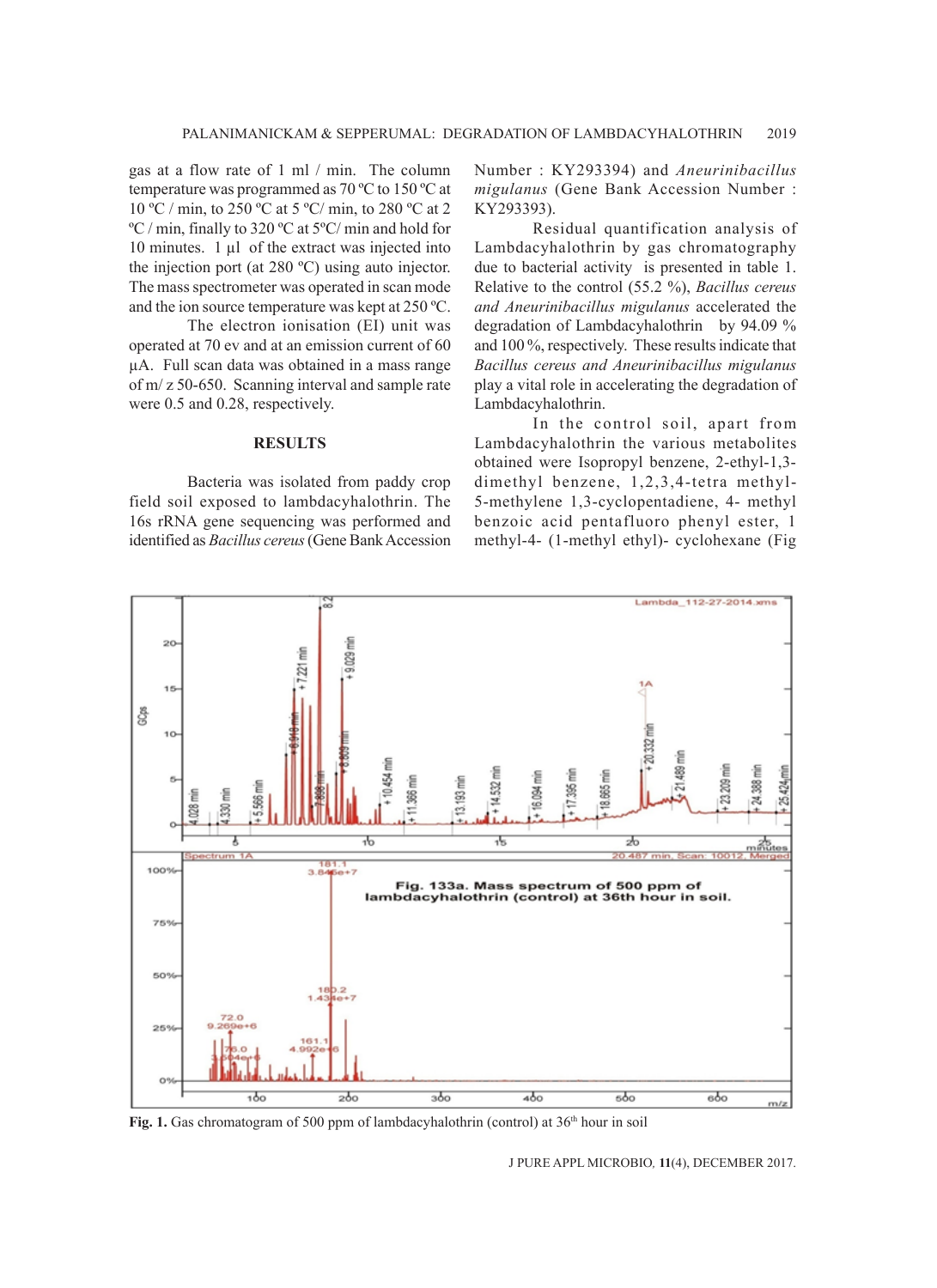1, table 2).Lambdacyhalothrin residue also was persistence in *Bacillus cereus* inoculated soil containing 500 ppm Lambdacyhalothrin. In addition, only Lambdacyhalothrin persisted and no other metabolites were present (fig 2, table 2).*Aneurinibacillus migulanus* resulted in the formation of Isopropyl benzene, 1,2,4-Trimethyl benzene, 1,2,4- tris (methylene) cyclohexane, 1- Ethyl-2,4-dimethyl benzene, methyl ester 1,4-Benzene dicarboxylic acid and 3-Chloro propanic acid ( Fig 3, table 2).

#### **DISCUSSION**

As evinced in this study, Geeta *et al.*, (2014) have demonstrated that bacteria accelerated the degradation of pesticides in soil (arbendazim: *Bacillus sp., Exiguabacterium, Achromobacter,*imidacloprid: *Achromobacter;Microbacterium, Pseudomonas sp.* and  $\alpha$  and  $\beta$  – endosulfan : *Xanthomonas sp.*, *Microbacterium sp., Bacillus sp.,*). They have

also observed dose – dependent degradation of Carbendazim by *Exiguobacterium.* In addition, they have reported that comparatively, consortium of bacteria enhanced the degradation of pesticides.

The results of the present finding are in corroboration with the work done by Agarry *et al*., (2013) who have demonstrated that bacterial consortium (*Proteus vulgaris, Vibrio sp., Serratia sp.,* and *Acinetobacter sp.,)* isolated from agricultural farm soil from Ladike Akintola University of Technology, Nigeria were able to grow in nutrient medium containing Dichlorvos as the only carbon source. Further, they have observed that the percentage removal of Dichlorvos pesticide from the soil was relatively higher in soil amended with  $NH<sub>4</sub>NO<sub>3</sub>$  (75%) and  $KH<sub>2</sub>PO<sub>4</sub>$  (85%), respectively.

*Bacillus* mediated degradation of Lambdacyhalothrin observed in this study is consistent with the findings of Osama el Gialanielsaid *et al.,* (2010) who have compared the endosulfan degradation potential of mutant



J PURE APPL MICROBIO*,* **11**(4), DECEMBER 2017. **Fig. 2.** Gas chromatogram of 500 ppm of lambdacyhalothrin degraded by *Bacillus cereus* at 36<sup>th</sup> hour in soil